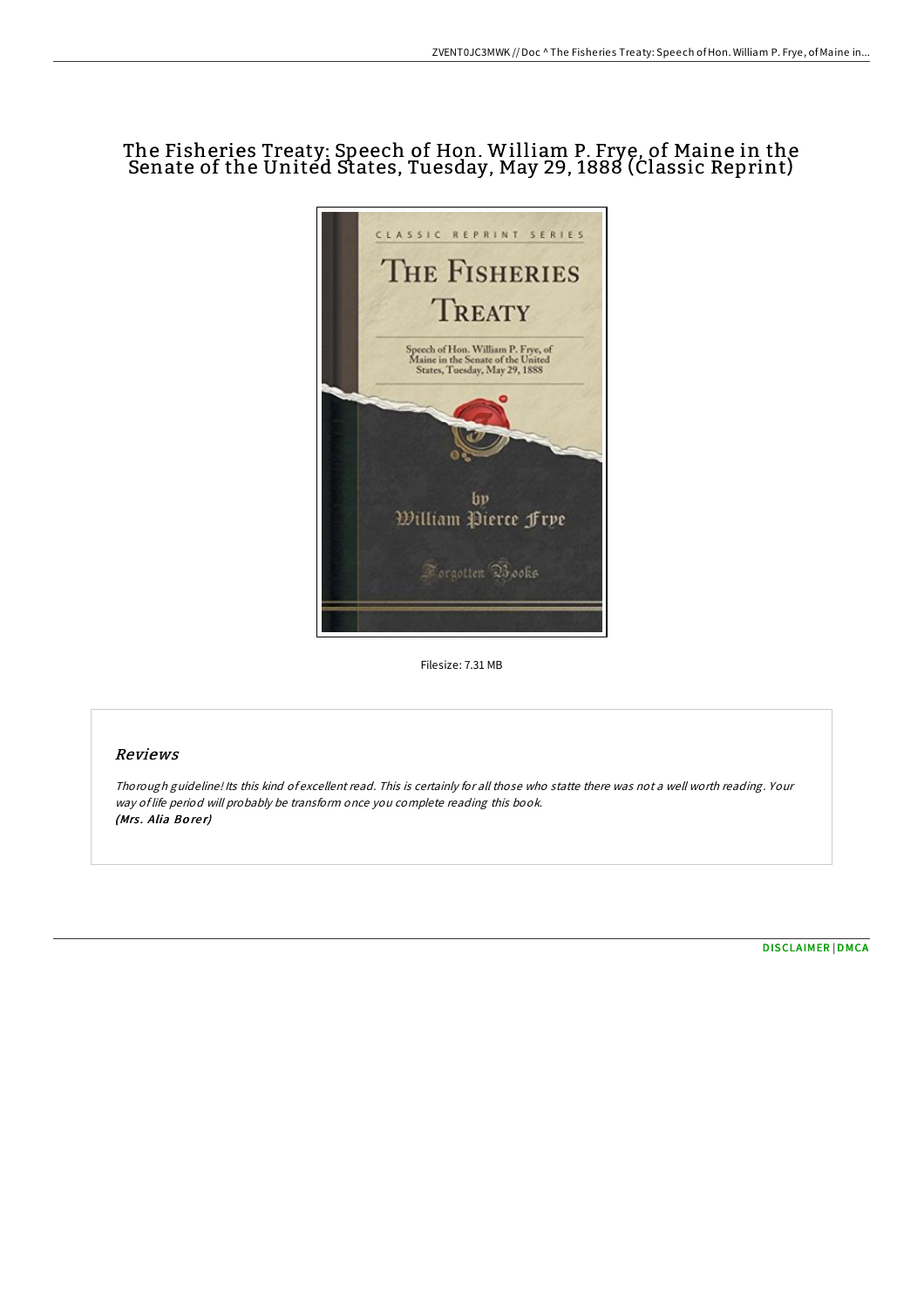### THE FISHERIES TREATY: SPEECH OF HON. WILLIAM P. FRYE, OF MAINE IN THE SENATE OF THE UNITED STATES, TUESDAY, MAY 29, 1888 (CLASSIC REPRINT)



Forgotten Books, United States, 2015. Paperback. Book Condition: New. 229 x 152 mm. Language: English . Brand New Book \*\*\*\*\* Print on Demand \*\*\*\*\*.Excerpt from The Fisheries Treaty: Speech of Hon. William P. Frye, of Maine in the Senate of the United States, Tuesday, May 29, 1888 When they ask for bread will you give them a stone; for tab, a serpent? If we have another war it will be on the ocean. Who will man our ships? Eighty-five per cent, of the sailors on ships in the foreign trade are foreigners, owing the Republic no allegiance, willing to render her no service. These fisherman are 80 per cent. American citizens, 65 per cent. American birth; inured to hardship, constantly expected to the perils of the sea, brave, skillful, patriotic, they would respond to a man to the bugle-call of the country. Why should not the Republic Blond by them when they are in peril, when they are suffering wrong at the hands of a foreign power? Why, Mr. President, the greatness of a nation consists largely in its jealous care for its citizens, humble though they may be. King Theodore in 1863 or 1864 took Captain Cameron, an Englishman, prisoner, incarcerated him in the fortress of Magdala, on the top of a mountain 9,000 feet above the level of the sea. The Queen of Great Britain demanded his release; the King refused. Great Britain embarked at Bombay 4,000 British soldiers and 10,000 Sepoy s, landed them on the coast, marched them 400 miles through swamps and morasses, under a burning sun, led them up the mountain heights, gave battle to the enemy, battered down the wall, took that citizen like a brand from the burning, carried him down across the swamps and marshes, placed him on board a ship,...

B Read The Fisheries Treaty: Speech of Hon. William P. Frye, of Maine in the Senate of the United States, Tuesday, May 29, 1888 (Classic [Reprint\)](http://almighty24.tech/the-fisheries-treaty-speech-of-hon-william-p-fry.html) Online

Do wnload PDF The Fisheries Treaty: Speech of Hon. William P. Frye, of Maine in the Senate of the United States, Tuesday, May 29, 1888 (Classic [Reprint\)](http://almighty24.tech/the-fisheries-treaty-speech-of-hon-william-p-fry.html)